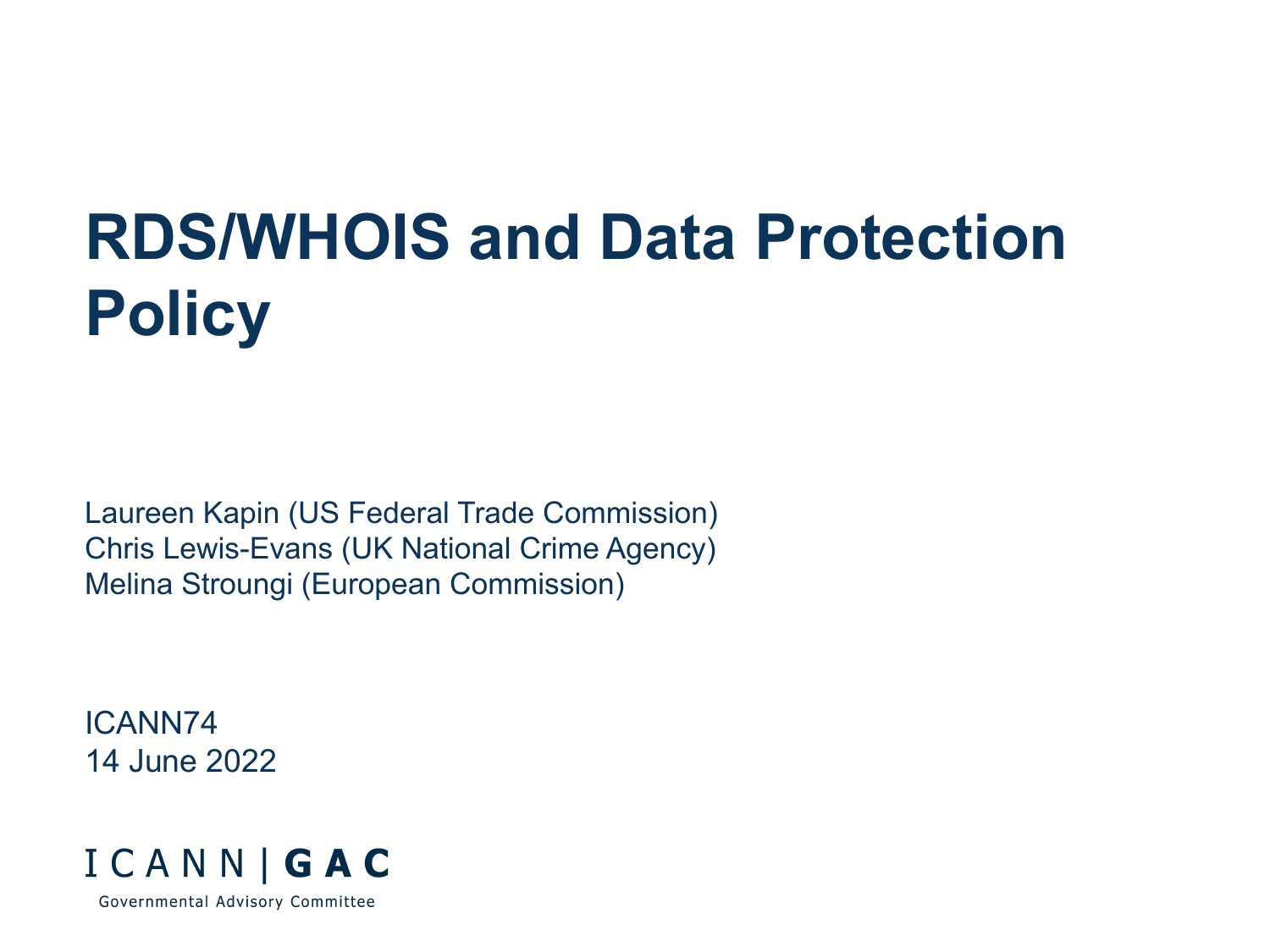## **Agenda**

- **1. Why Domain Name Registration Data is Important**
- **2. Background**
- **3. Timelines**
- **4. GAC Concerns**
- **5. Consideration of SSAD Recommendations**
- **6. Accuracy Scoping Effort**
- **7. ICANN74 Objectives**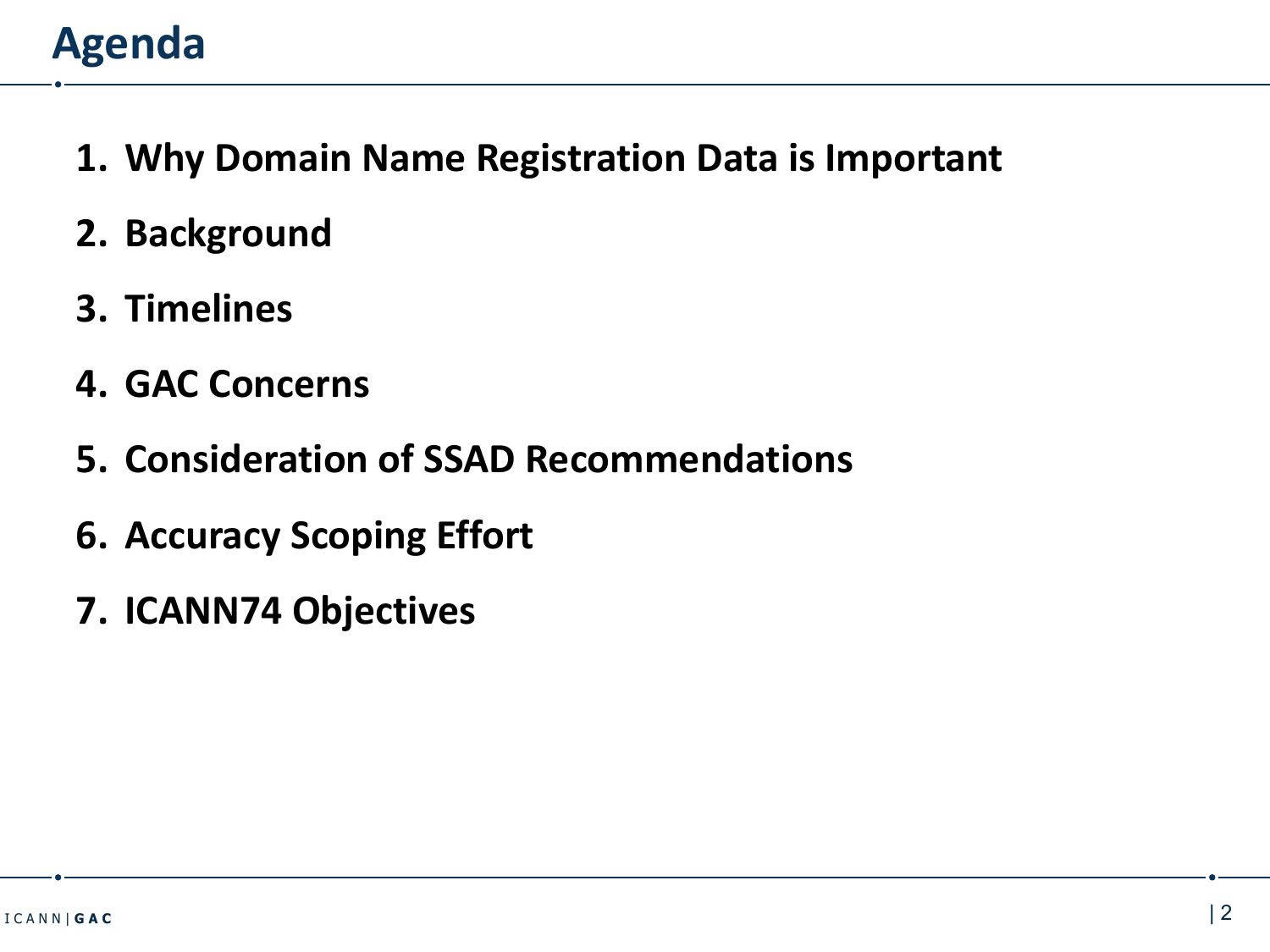## **WHOIS and Data Protection: Importance to the GAC**

### **Why this is important for the GAC**

Per the [GAC Principles Regarding gTLD WHOIS Services](https://gac.icann.org/contentMigrated/gac-principles-regarding-gtld-whois-services) (28 March 2007), recalled in the [GAC Abu Dhabi Communiqué](https://gac.icann.org/contentMigrated/icann60-abu-dhabi-communique) (1 Nov. 2017), the GAC noted they "*continue to reflect the important public policy issues associated with WHOIS services*" including that "*WHOIS data [...] is used for a number of legitimate activities, including:* 

- 1. *Assisting law enforcement authorities in investigations and in enforcing national and international laws, assisting in combatting against abusive use of internet communication technologies;*
- *2. Assisting businesses, other organizations, and users in combatting fraud, complying with relevant laws, and safeguarding the interests of the public;*
- *3. Combatting infringement and misuse of intellectual property; and*
- *4. Contributing to user confidence in the Internet as a reliable and efficient means of information and communication by helping users identify persons or entities responsible for content and services online."*

#### **And still relevant when considering compliance with Data Protection Law**

The GAC advised the ICANN Board "*it should use its best efforts to create a system that continues to facilitate the legitimate activities recognized in the 2007 Principles, including by:* 

- *1. Keeping WHOIS quickly accessible for security and stability purposes, for consumer protection and law enforcement investigations, and for crime prevention efforts, through user-friendly and easy access to comprehensive information to facilitate timely action.*
- *2. Keeping WHOIS quickly accessible to the public (including businesses and other organizations) for legitimate purposes, including to combat fraud and deceptive conduct, to combat infringement and misuse of intellectual property, and to engage in due diligence for online transactions and communications"*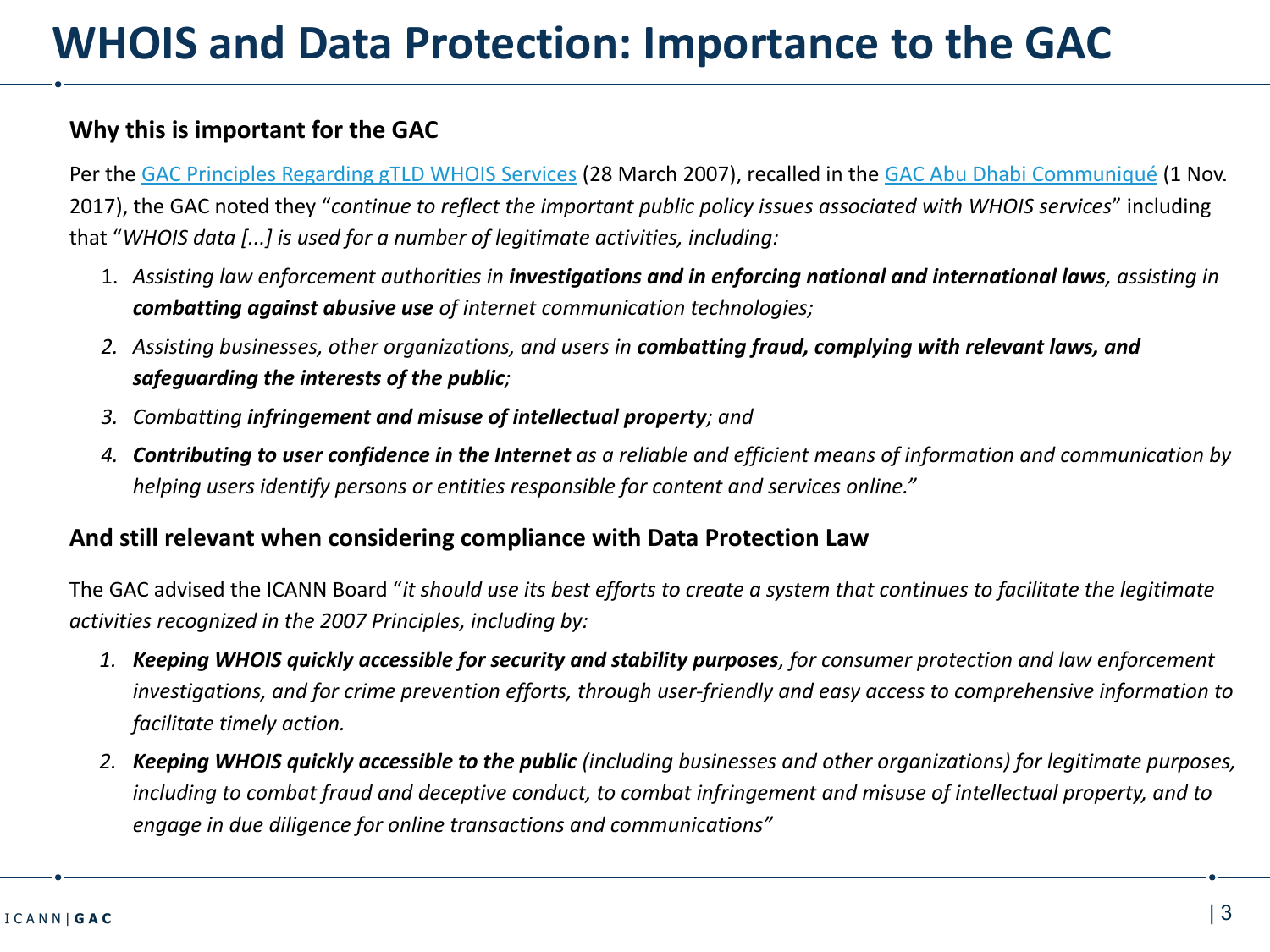## **WHOIS and Data Protection: Background**

#### **Efforts to Define a New Policy Regime for Registration Data Services**

- **●** Expedited Policy Development Process (EPDP) Launched to replace the [Temporary Specification](https://www.icann.org/resources/pages/gtld-registration-data-specs-en/) (17 May 2018) now incorporated as the [Interim gTLD Registration Data Policy](https://www.icann.org/resources/pages/interim-registration-data-policy-en) (20 May 2019) which the GAC stressed "*created a fragmented system for providing access*" in the [Barcelona Communiqué](https://gac.icann.org/contentMigrated/icann63-barcelona-communique) (25 Oct. 2018) and [letter to the ICANN Board](https://gac.icann.org/contentMigrated/gac-response-to-icann-board-regarding-epdp-phase-1-policy-recommendations) (24 April 2019)
- **● EPDP Phase 1 Policy Development** (Aug. 2018 Feb. 2019) **and Implementation** (May 2019 ongoing)
	- Foundation of new policy framework (purposes, data elements, etc.). Mostly [adopted](https://www.icann.org/en/system/files/files/epdp-scorecard-15may19-en.pdf) by ICANN Board (May 2019)
	- [Implementation timeline](https://community.icann.org/display/RDPIRT/RegDataPolicy+Implementation+Resource+Documents?preview=/124847947/195658689/EPDP%20Phase%201%20Timeline%20(Updated%2020%20April%202022).pdf) delivered following GAC Advice in [Montreal](https://gac.icann.org/contentMigrated/icann66-montreal-communique), and Follow-up during [ICANN71,](https://gac.icann.org/contentMigrated/icann71-gac-communique) [ICANN72](https://gac.icann.org/contentMigrated/icann72-gac-communique)
	- ICANN Board listed the remaining milestones in [Scorecard on ICANN72 GAC Advice](https://www.icann.org/en/system/files/files/resolutions-icann72-gac-advice-scorecard-16jan22-en.pdf) (16 Jan. 2022)
	- Public Comment period announced for August 2022
- **● EPDP Phase 2 SSAD Policy Development** (May 2019 Jul. 2020) and **Operational Design Phase** (Mar. 2021 Jan. 2022)
	- EPDP Phase 2 [Final Report](https://gnso.icann.org/en/correspondence/epdp-phase-2-temp-spec-gtld-registration-data-2-31jul20-en.pdf) published on 30 July 2020. GAC submitted a [Minority Statement](https://gac.icann.org/statement/public/gac-minority-statement-epdp-phase2-24aug20.pdf) (24 August 2020)
	- GAC Advice in the [ICANN70 Communiqué](https://gac.icann.org/contentMigrated/icann70-gac-communique) (25 Mar. 2021) and [response to Board Clarification Questions](https://gac.icann.org/contentMigrated/gac-response-to-board-clarifying-questions-on-gac-icann70-communique-whois-data-protection) (6 Oct.)
	- ICANN Board [directed](https://www.icann.org/resources/board-material/resolutions-2021-03-25-en#2.c) ICANN to conduct an Operational Assessment of the GNSO Recommendations (25 Mar. '21)
	- ICANN org delivered its [Operational Design Assessment](https://www.icann.org/en/system/files/files/ssad-oda-25jan22-en.pdf) (25 Jan. 2022) now subject to Board/GNSO consultation.
	- GNSO Council [requested](https://gnso.icann.org/sites/default/files/policy/2022/correspondence/fouquart-to-botterman-27apr22-en.pdf) (27 Apr. 2022) the ICANN Board pauses consideration of the SSAD Policy Recommendations to allow work on a proof of concept. ICANN org expected to propose a simplified design.
- **● EPDP Phase 2A Policy Development** (Dec. 2020 Sep. 2021) **and Implementation** (Mar. 2022 ongoing)
	- Focus on treatment of data from legal (vs. natural) entities and pseudonymized emails: [Final Report](https://gnso.icann.org/sites/default/files/file/field-file-attach/epdp-phase-2a-updated-final-report-03sep21-en.pdf) (3 Sep. 2020)
	- GAC submitted a [Minority Statement](https://gac.icann.org/statement/public/gac-minority-statement-epdp-2a-10sep21.pdf) (10 Sep. 2021) and [requested its consideration by the Board](https://gac.icann.org/contentMigrated/gac-response-to-icann-board-on-epdp-phase-2a-recommendations) (9 Feb. 2022)
	- ICANN Board [adopted](https://www.icann.org/resources/board-material/resolutions-2022-03-10-en#2.b) the recommendations (10 Mar. 2022) and directed ICANN to implement
- **● Registration Data Accuracy Scoping Team for potential GNSO Policy Development** (Oct. 2021 ongoing)
	- Accurate registration data is important to the prevention and mitigation of DNS abuse ([ICANN72 Communiqué](https://gac.icann.org/contentMigrated/icann72-gac-communique))
	- The GAC stressed the importance of delivering on all four tasks in a timely and effective manner.
	- Partial Initial Report expected June 2022 to recommend scoping work be paused to allow for data gathering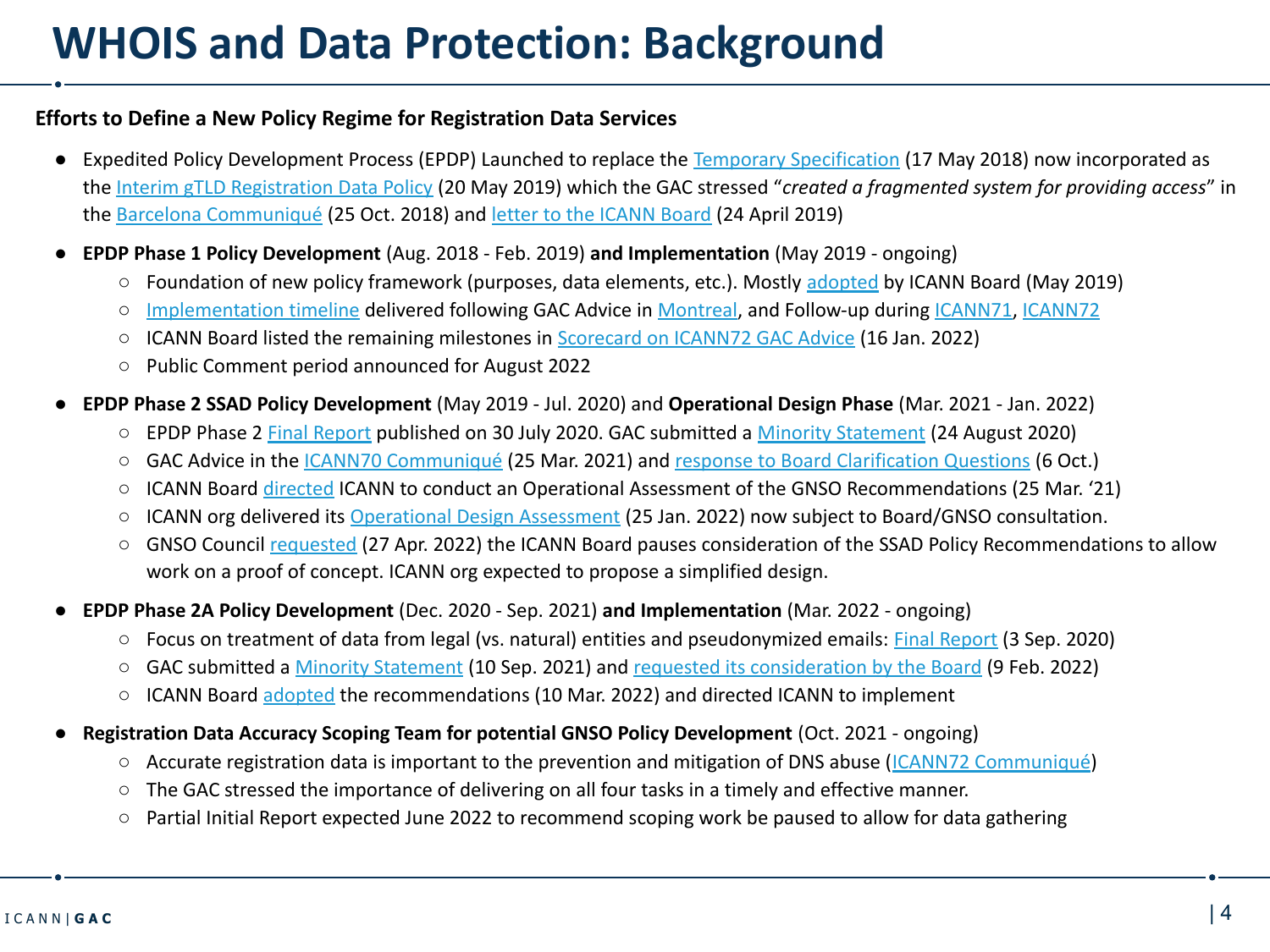## **WHOIS and Data Protection: Timeline to New System**

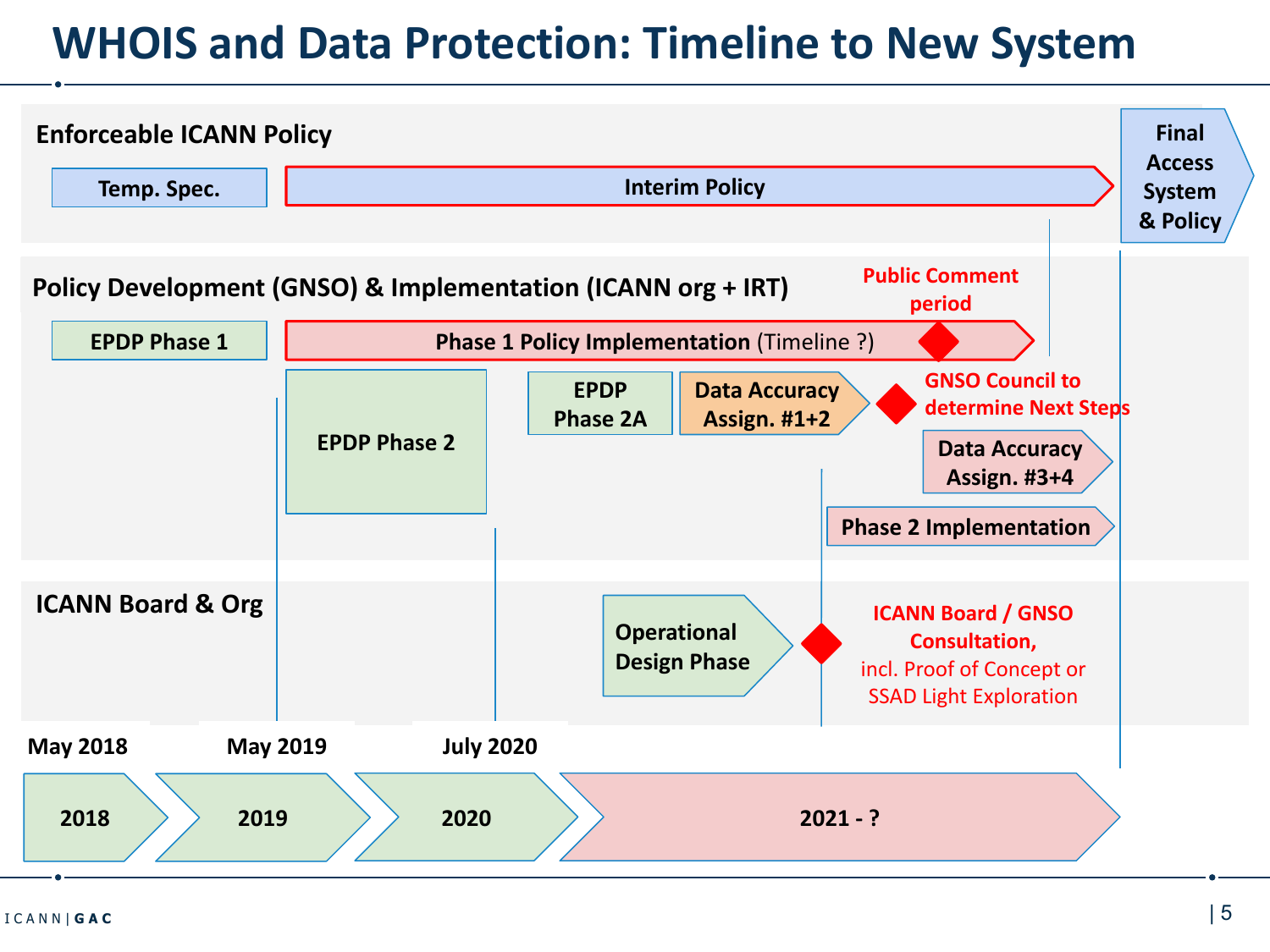## **WHOIS and Data Protection: GAC Concerns**

### **EPDP Phase 2: System for Standardized Access/Disclosure (SSAD)**

- In the [GAC Minority Statement](https://gac.icann.org/statement/public/gac-minority-statement-epdp-phase2-24aug20.pdf) (24 August 2020), the GAC provided "*input on its public policy concerns*" in the way in which the recommendations:
	- *Currently conclude with a fragmented rather than centralized disclosure system,*
	- *Do not currently contain enforceable standards to review disclosure decisions,*
	- *Do not sufficiently address consumer protection and consumer trust concerns;*
	- *Do not currently contain reliable mechanisms for the System for Standardized Access/Disclosure (SSAD) to evolve in response to increased legal clarity; and*
	- *May impose financial conditions that risk an SSAD that calls for disproportionate costs for its users including those that detect and act on cyber security threats.*

### **EPDP Phase 2A: Distinction of registration data from legal vs. natural persons**

- In the [GAC Minority Statement](https://gac.icann.org/statement/public/gac-minority-statement-epdp-2a-10sep21.pdf) (10 September 2021), the GAC acknowledged "*the usefulness of many components of the Final Recommendations"* including:
	- *○ the creation of data fields to flag/identify legal registrants and personal data;*
	- *○ specific guidance on what safeguards should be applied to protect personal information when differentiating between the domain name registrations of legal and natural persons;*
- *●* The GAC noted however that it "remains *concerned that almost none of the Final Recommendations create enforceable obligations"* which *"fall short of the GAC's expectations for policies that would require the publication of domain name registration data that is not protected [...]"*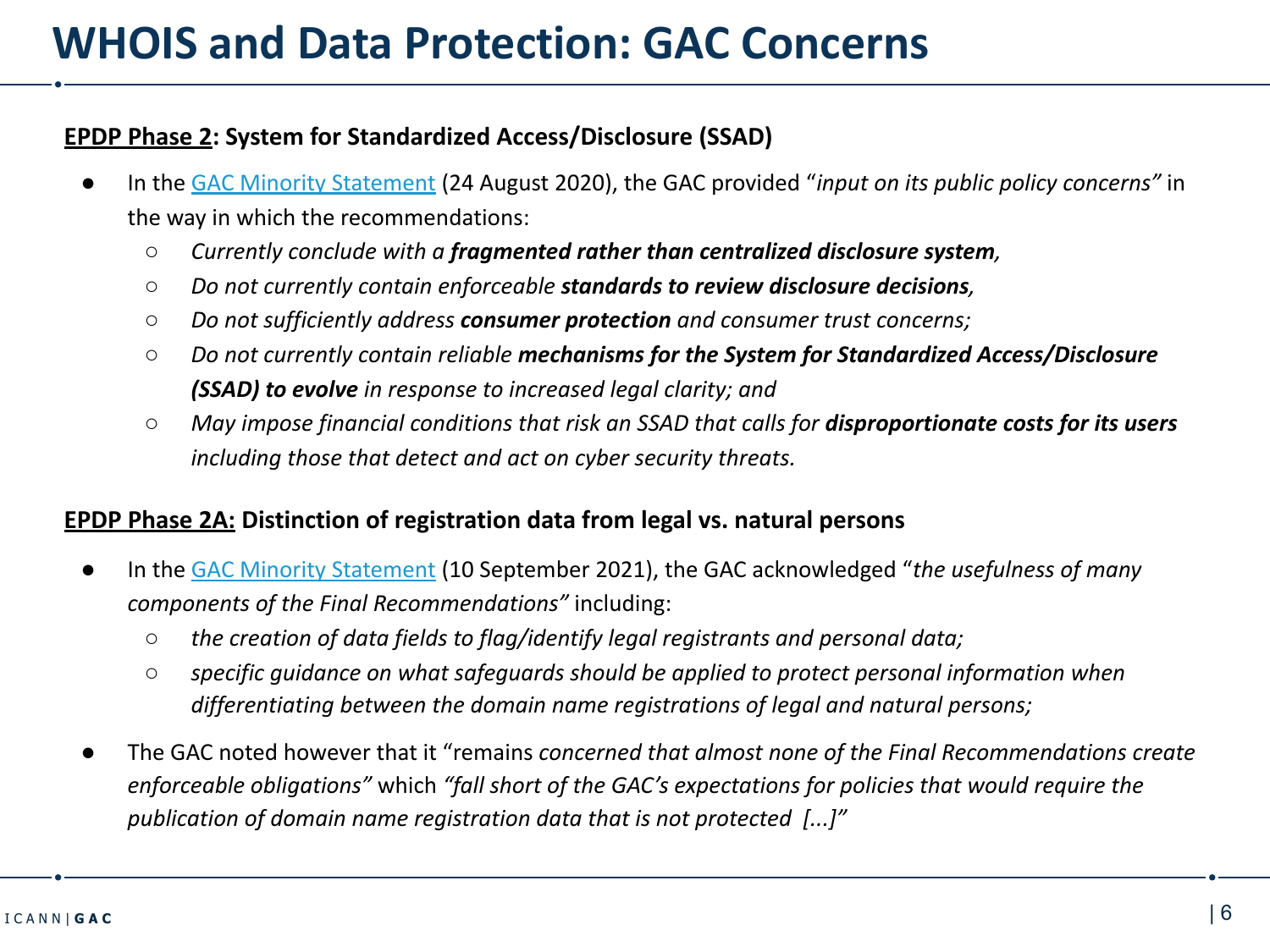## **WHOIS and Data Protection: SSAD Operational Design**

## **Findings of ICANN's Operational Design Assessment** as presented to the GAC (16 Feb. 2022)

## 3-4 Years to **Develop SSAD**

3-4 years of development

- Selection of vendors
- Vendor ramp-up  $\bullet$
- **System development**  $\bullet$
- **Legal instrument**  $\bullet$ development
- **Communications plan**  $\bullet$ and support

#### Unknown duration of IRT

- Potentially 2 yrs based  $\bullet$ on experience
- Development and  $\bullet$ confirmation of requirements
- **Policy document**  $\bullet$ development

System development and **IRT** work is conducted in parallel to the extent possible.

## **Complexity**

- 8 types of Actors  $\bullet$
- 8 Subsystems  $\bullet$
- 60 Processes  $\bullet$

## **Approx. \$14M -**\$107M for **Annual Ongoing Operations**

- **Ongoing** operations outsourced
- **User**  $\bullet$ accreditation volume drives cost
- **ICANN** org  $\bullet$ oversees ongoing operations, vendors, etc.
- 7 functions to fill  $\bullet$ through RFPs

## Approx. \$20M - \$27M to **Develop**

System development outsourced  $\bullet$ 

#### **SSAD Fee Structure Based on full cost recovery model**

**Accreditations/Identity Verifications:** \$86 - \$21 (low - high usage)

**Requestor Declaration Verification:** \$190-\$160 (low - high usage)

**Disclosure Requests:** \$40 - \$0.45 (low - high usage)

Fee structure based on the assumptions\* of:

- 25,000 and 3 million users\*\* ٠
- 100,000 and 12 million requests ٠

\*Based on a variety of inputs incl. the CP and community surveys, RDDS requests, abuse rates, etc.

\*\*Requestors may still directly go to the CP, bypassing SSAD entirely. This may impact request volumes, if potential Requestors see the SSAD as too onerous.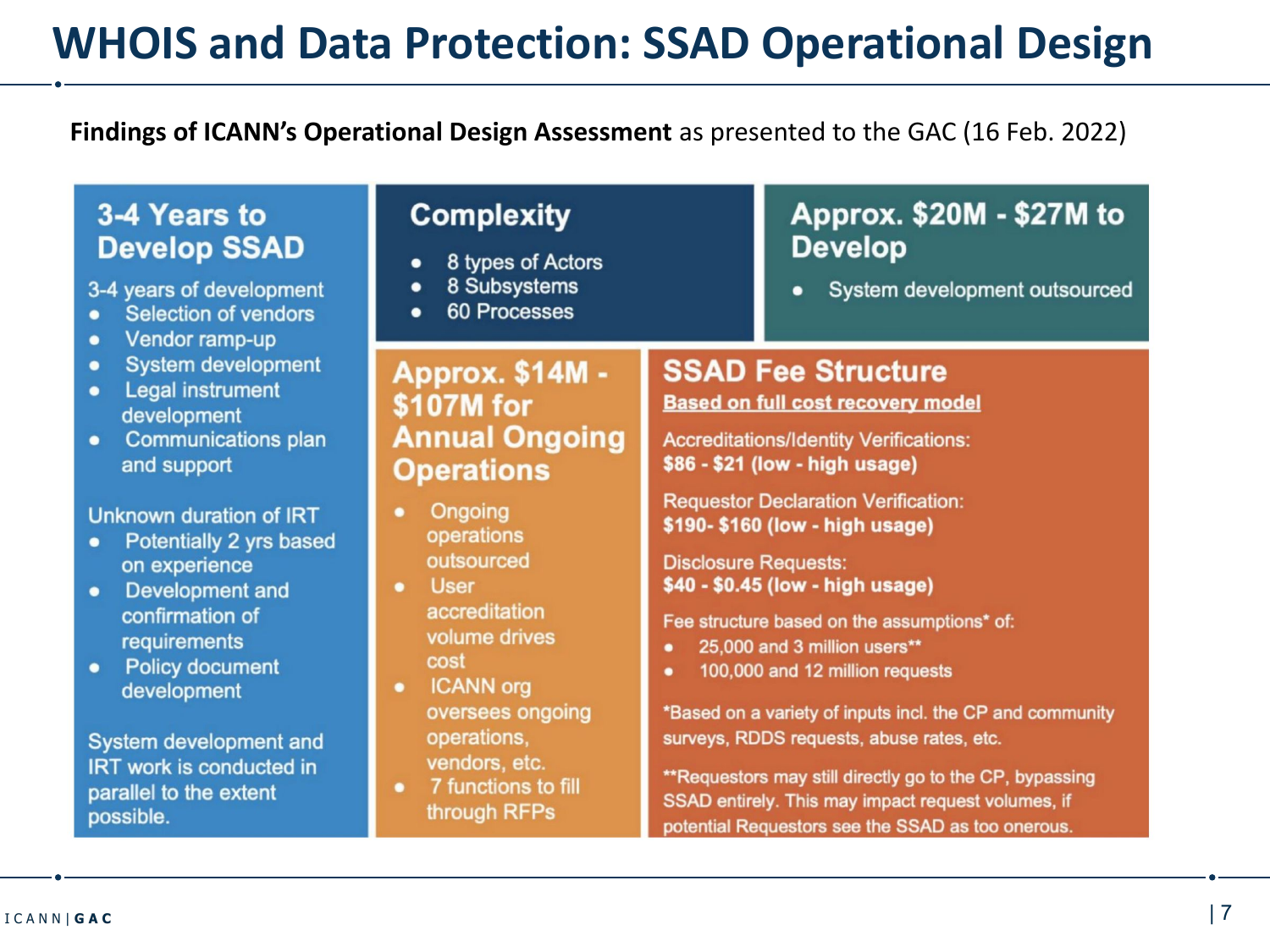## **Public Policy Concerns with Assessment to Date**

● Role of Governmental Accreditation Authorities goes beyond the scope envisioned in [GAC Principles on](https://gac.icann.org/file-asset/public/gac-accreditation-principles-input-to-epdp-21jan20.pdf) [Accreditation](https://gac.icann.org/file-asset/public/gac-accreditation-principles-input-to-epdp-21jan20.pdf) (21 Jan. 2020). The GAC [alerted the GNSO](https://gac.icann.org/contentMigrated/proposed-design-for-governmental-accreditation-authorities-in-a-standardized-system-for-access-disclosure-of-registration-data) (15 December 2021) that ICANN's proposed design goes beyond the scope envisioned in [GAC Principles on Accreditation](https://gac.icann.org/file-asset/public/gac-accreditation-principles-input-to-epdp-21jan20.pdf) (21 Jan. 2020) which were incorporated in Recommendation 2 of the EPDP Phase 2

## **ICANN Board / GNSO Council Consultation**

- **A GNSO Small Team** reviewed ICANN org's Assessment with a view to support GNSO Council consultation with the ICANN Board, including addressing questions and concerns expressed in a [ICANN](https://www.icann.org/en/system/files/correspondence/botterman-to-fouquart-24jan22-en.pdf) [Board letter](https://www.icann.org/en/system/files/correspondence/botterman-to-fouquart-24jan22-en.pdf) (24 Jan. 2022)
- **●** The **GNSO Council** [shared concerns with the ICANN Board](https://gnso.icann.org/sites/default/files/policy/2022/correspondence/fouquart-to-botterman-27apr22-en.pdf) (27 Apr. 2022) regarding the Operational Design Assessment and called for a pause of the Board's consideration of the SSAD recommendations to allow for work to continue on a "proof of concept" in collaboration with ICANN org which suggested it could propose a simplified "SSAD Light Design" in a [Concept Paper](https://mm.icann.org/pipermail/gnso-epdpp2-smallteam/2022-April/000124.html) (6 April 2022)
- **● Dialogue to continue between ICANN Board and GNSO Council** on next steps including prioritization of an "SSAD Light Design" against other priority projects such as Subsequent Rounds of New gTLDs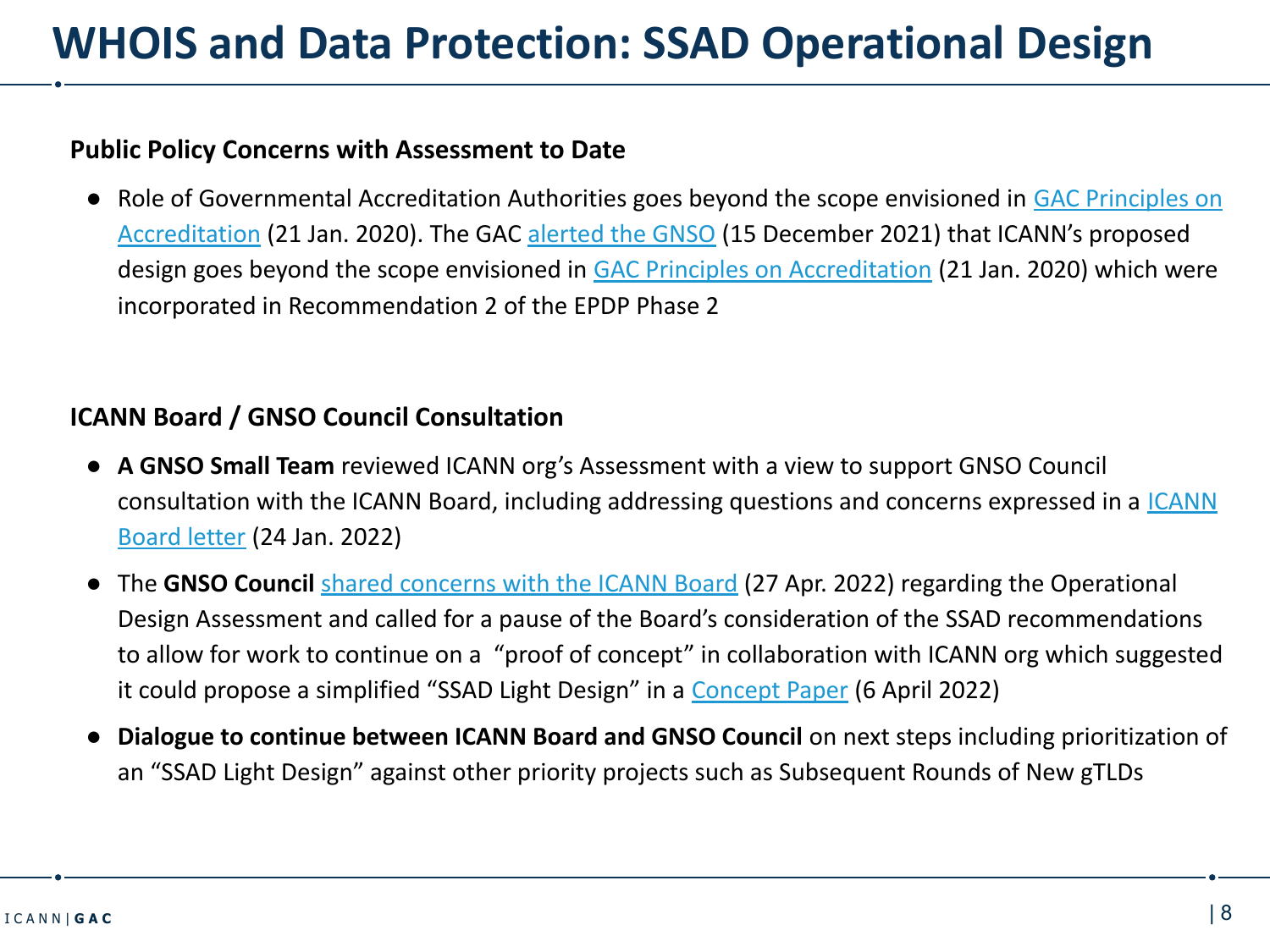## **Pre-ICANN74 ICANN org Briefing to the GAC (31 May 2022)**

- **ICANN org highlighted the GNSO Council concerns** 
	- *○ ODA does not provide enough information to confidently determine the cost/benefit of the SSAD recommendations.*
	- *Further information is needed to confirm Board's concerns, and whether changes to the proposed implementation or the policy recommendations are needed; which is expected to be obtained through a proof-of-concept approach, perhaps as outlined in the SSAD Light concept paper* [by ICANN org]
- **ICANN presented assumptions underlying the SSAD Light** Concept, which would:
	- Not take all the EPDP Phase 2 policy recommendations into account;
		- No identity verification of the requestors (Rec. 1)
		- ﹣ No central or governmental accreditation authorities (Rec. 2)
		- ﹣ No automated processing of certain requests by contracted parties (Rec. 9)
		- ﹣ ICANN will not pass operational costs to requestors (Rec. 14).
	- Be based on the design described in the SSAD ODA
	- Collect data on the status of requests (e.g., approved, denied) and response times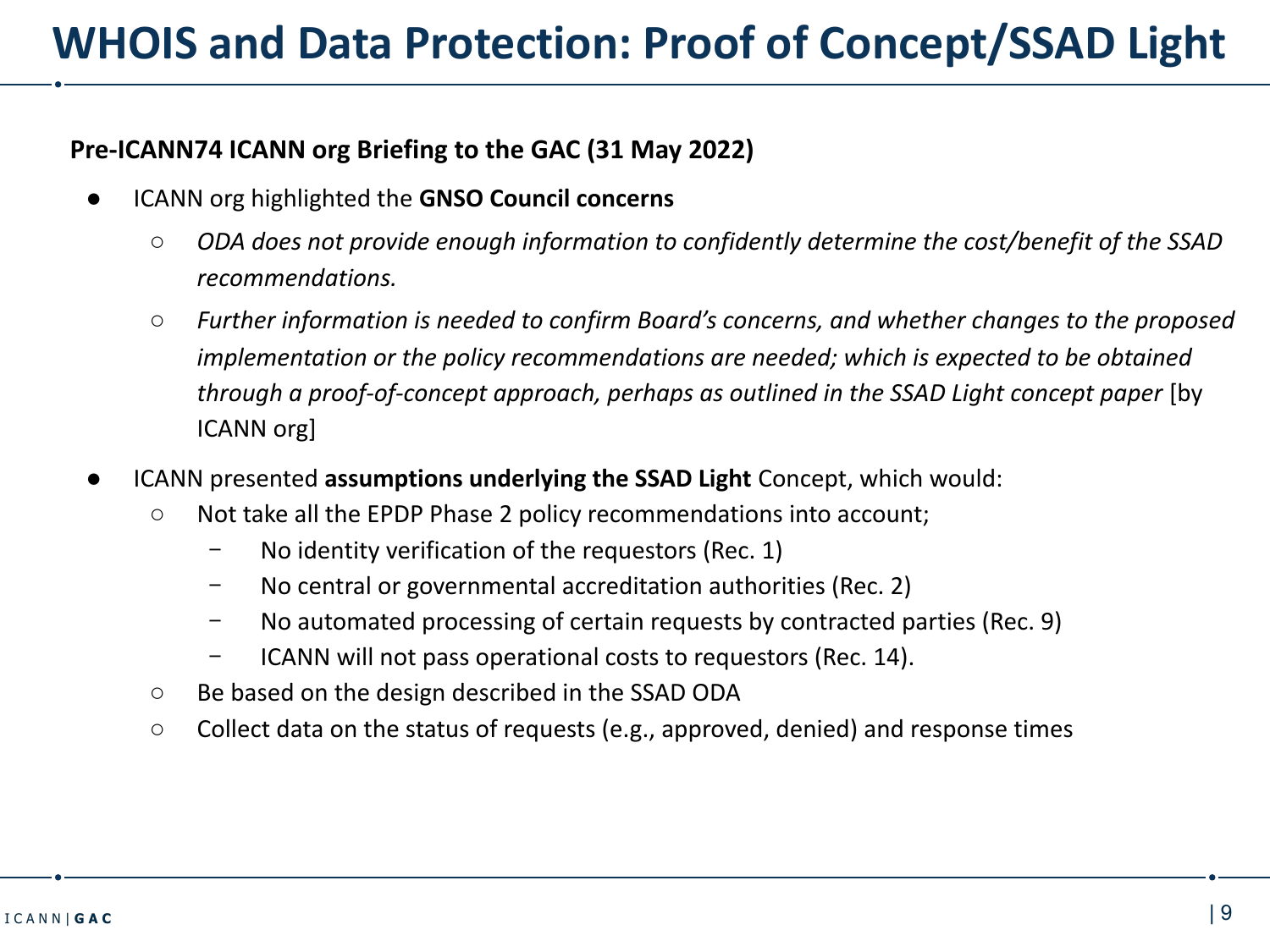## **GAC Positions to Date**

- In the <u>ICANN72 GAC Communiqué</u>, the GAC expressed support for the GNSO Scoping Team's assignments:
	- I. enforcement and reporting [*assessment of how ICANN Compliance to enforce and report on accuracy obligations*]
	- II. measurement of accuracy

[*recommendations for how accuracy levels can be determined and measured*]

III. effectiveness

[*assess whether the contractual data accuracy obligations are effective at ensuring that Registered Name Holders provide "accurate and reliable" contact information*]

IV. impact and improvement

[*assess whether any changes are recommended to improve accuracy levels*]

**●** In the [ICANN73 GAC Communiqué,](https://gac.icann.org/contentMigrated/icann73-gac-communique) the GAC highlighted that it "*has emphasized the importance of holding contracted parties accountable for their compliance with the existing accuracy requirements, as well as the importance of increasing transparency about compliance, in order to inform an evidence-based analysis of these issues*"

**Key Input by GAC Representatives** (in the Scoping Team on Registration Data Accuracy)

- **●** Ensure that the "Current Description" of Accuracy (formerly an attempt at a consensus working definition which would be used to measure accuracy) reflects the ICANN73 GAC position
- **●** Resuming ICANN's WHOIS Accuracy Reporting System where possible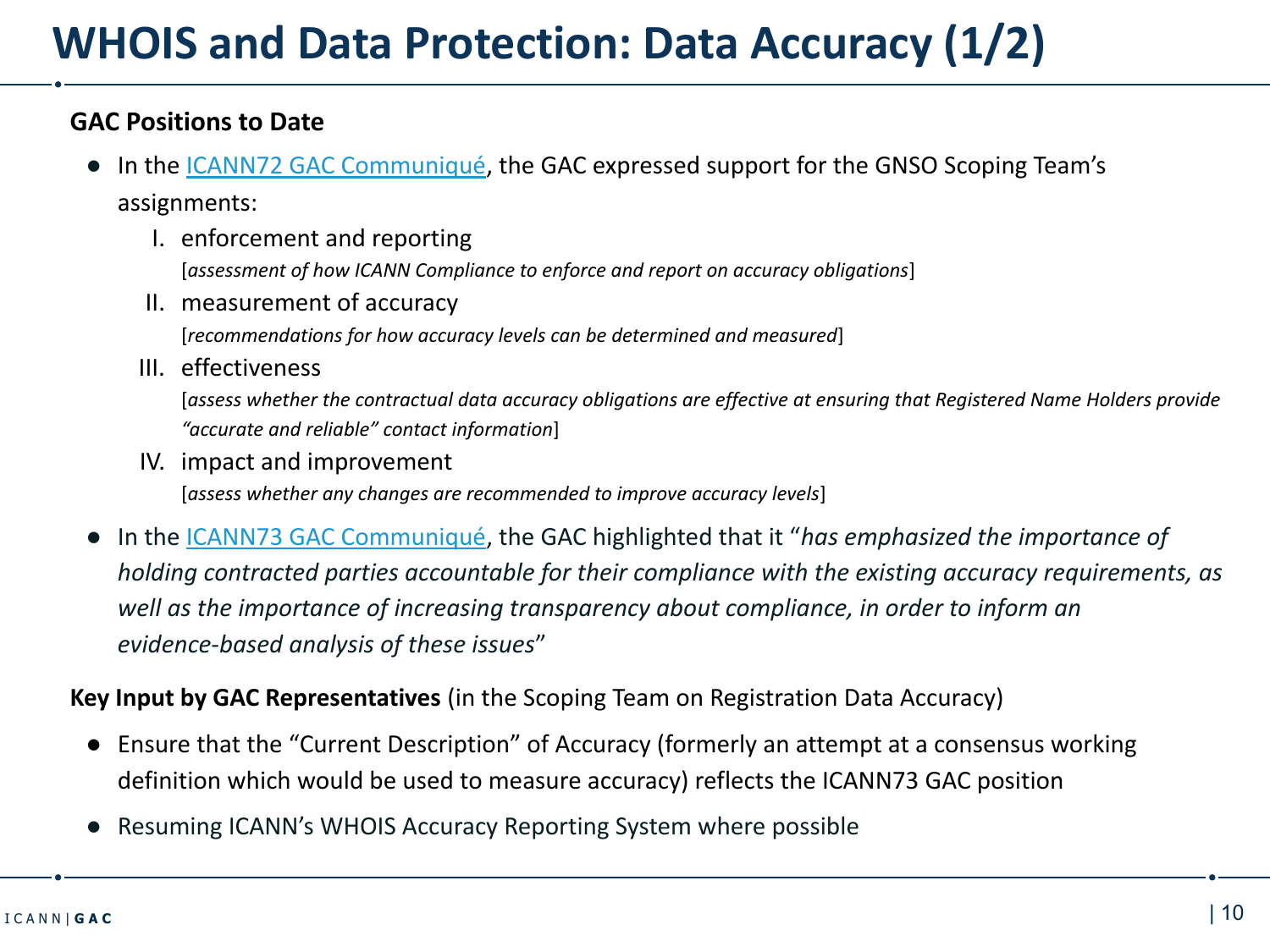## **Expected Interim Report to the GNSO Council**

- Leadership of the GNSO Accuracy Scoping Team [reported](https://gnso.icann.org/sites/default/files/policy/2022/correspondence/palage-to-gnso-council-10may22-en.pdf) (19 May 2022) that an [interim report](https://docs.google.com/document/d/13sP-2z7rusEYrDyntrgm-tcIavPMJndU/edit) should be delivered in June 2022 covering deliverables #1 and #2 and including:
	- A "Current Description" of Accuracy (formerly an attempt at a working definition)
	- Possible ways to gather information on the current state of registration data accuracy that *require or do not require* access to the actual registration data
- **●** The report will recommend that further work of the scoping team (on assignment #3 and #4) be paused until registration data is gathered and studied to evaluate accuracy, and until ICANN org completes its consultation of European authorities around a [set of scenarios](https://mm.icann.org/pipermail/gnso-accuracy-st/2022-May/000444.html) to determine if ICANN org has a legitimate purpose that is proportionate to request that contracted parties provide access to registration data records:
	- Scenario 1: Analyze publicly available registration data for syntactical and operational accuracy (as was done previously in the WHOIS ARS program).
	- Scenario 2: Analyze a sample of full registration data provided by registrars to ICANN org.
	- Scenario 3: Proactive Contractual Compliance audit of registrar compliance with registration data validation and verification requirements
	- Scenario 4: Registrar registration data accuracy survey (voluntary).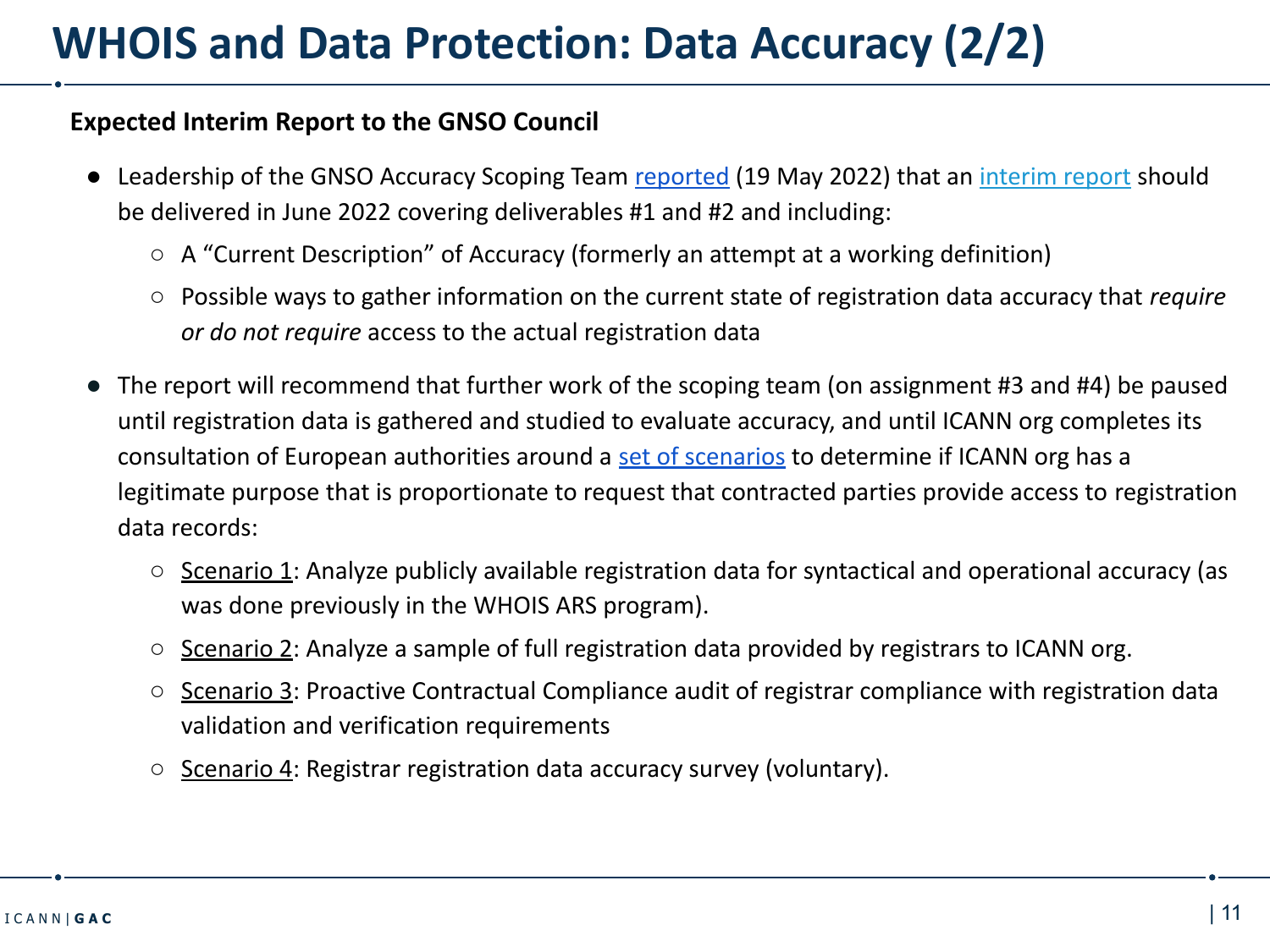### **ICANN74 Objectives**

- **● Consider providing further input to the ICANN Board** regarding the proposed Standardized System for Access/Disclosure of Registration Data ([SSAD](https://www.icann.org/en/system/files/files/ssad-oda-25jan22-en.pdf)) given ICANN org's analysis of costs, benefits and risks in the SSAD [Operational Design Assessment](https://www.icann.org/en/system/files/files/ssad-oda-25jan22-en.pdf) (25 Jan. 2022) and the subsequent [request by the GNSO](https://gnso.icann.org/sites/default/files/policy/2022/correspondence/fouquart-to-botterman-27apr22-en.pdf) (27 April 2022) for the ICANN Board to pause consideration of these recommendations to enable the development of a proof of concept or SSAD Light, which ICANN org now also refers to as a "WHOIS Disclosure System"
- **Examine prospects of new policy development in relation to accuracy of registration data in gTLDs given delays** and dependencies in the current GNSO Registration Data Accuracy (RDA) scoping effort.
- **● Assess the public interest impacts of the current interim policy regime** for gTLD registration data, in light of:
	- a. **Prospects of implementation of, and community concerns with policy recommendations** in Phase 1, Phase 2 and Phase 2A of the Expedited Policy Development Process (EPDP) on gTLD Registration Data;
	- b. **Current experience of parties seeking registration data** for a legitimate purpose which may not align with the GAC's Advice to "*ensure that the current system that requires 'reasonable access' to non-public domain name registration is operating effectively"*
	- c. **The continued impact of delayed implementation of the privacy/proxy services accreditation policy recommendations**. Despite GAC Advice to resume implementation of the Privacy/Proxy Accreditation Policy, this is still suspended and continues to delay the delivery of an accreditation program including a law enforcement disclosure framework.